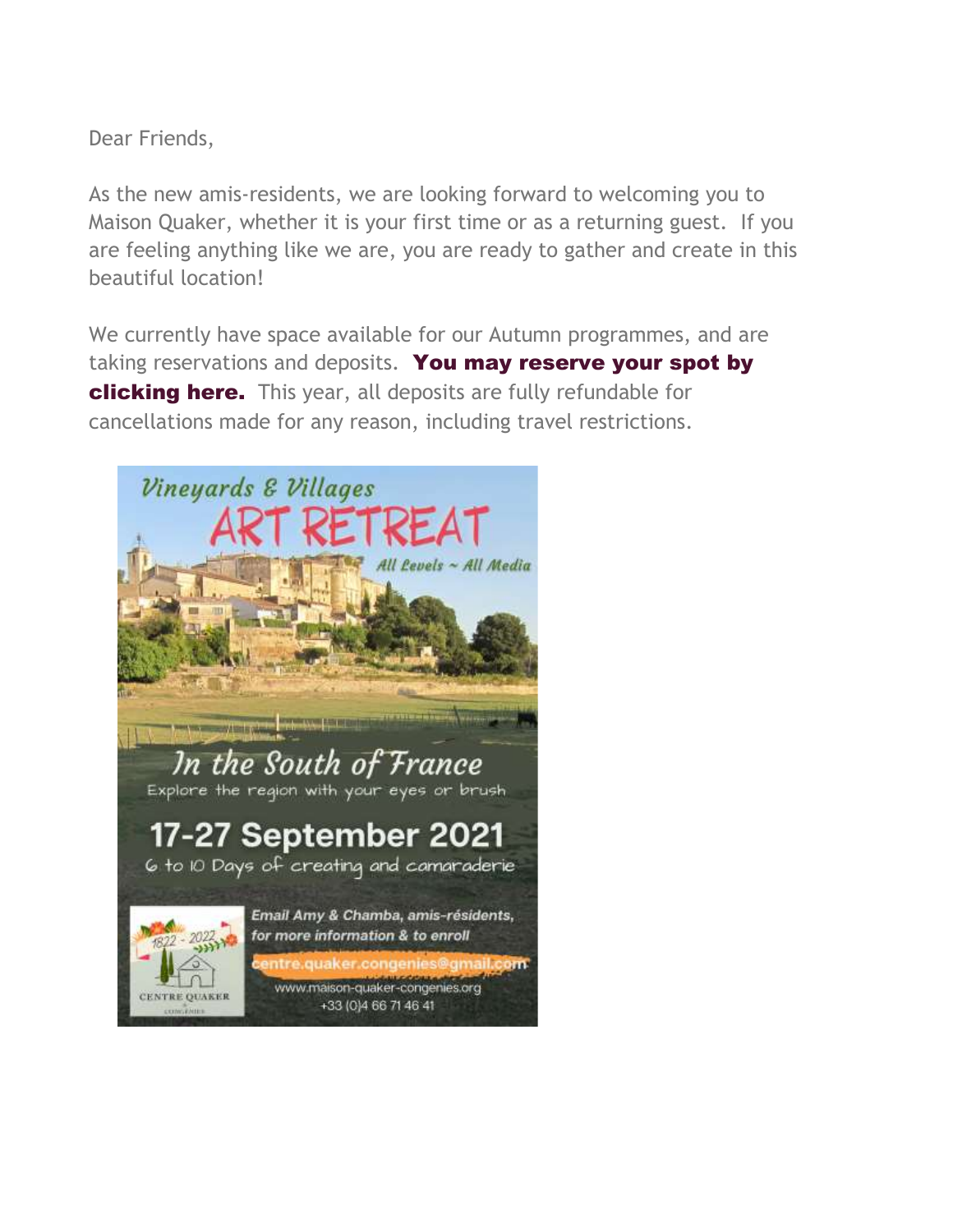

**Our programs are open to all: You needn't be a Quaker, and your non-artist/musician partner or friends are welcome!** The facilitated portion of our programmes include accommodation, most meals, and guidance and direction.

Art Retreat: Artist and educator Kate Hale. The Art programme also includes transportation to painting sites.

Music Retreat: Musician and educator [Mike Adcock](https://maison-quaker-congenies.us6.list-manage.com/track/click?u=e4ef91ca41c009452a483ca34&id=47a7ae4510&e=cb9914364f).

All of our programmes include the chance to come a day early and stay a few days longer in order to complete projects, continue making music, and/or sightsee our lovely region. The cost for these days includes breakfast, dinner and transportation to such local sights as market day in the medieval village of